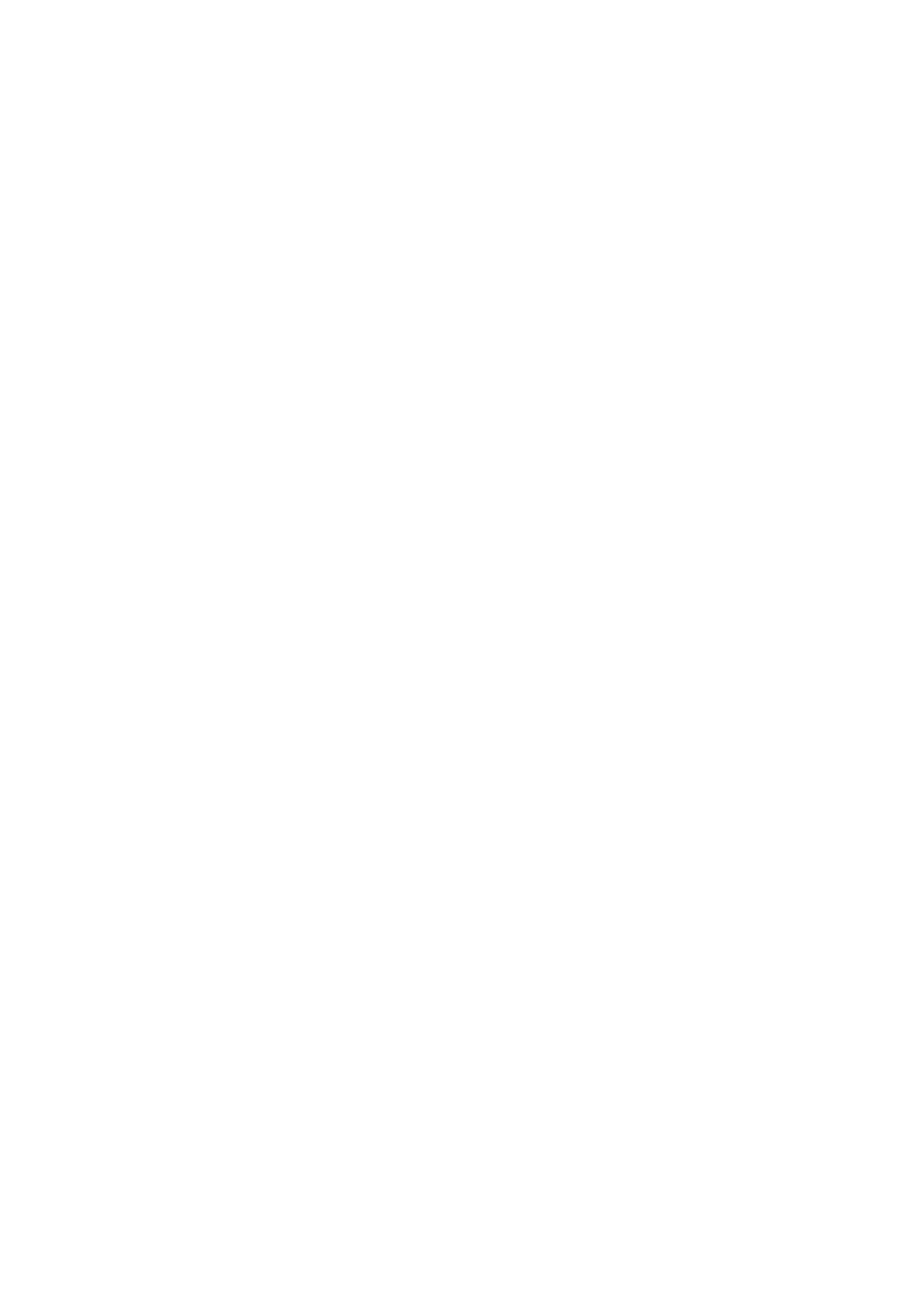

# **1 Apologies**

MOVED by IMSB Member R Blair, seconded by IMSB Member T Kake:

That the Independent Maori Statutory Board:

a) accept the apology from members J Brown and D Kirkwood for absence.

# **2 Declaration of Interest**

There were no declarations of interest.

#### **3 Confirmation of Minutes**

Resolution number IMSB/2019/25

MOVED by IMSB Member L Ngamane, seconded by IMSB Member T Henare:

That the Independent Maori Statutory Board:

a) confirm the ordinary minutes of its meeting, held on Monday, 24 June 2019, including the confidential section, as a true and correct record.

## **CARRIED**

## **4 Extraordinary Business**

A Board appointment to approve late report.

## **5 Financial Management Report May 2019**

Resolution number IMSB/2019/26

MOVED by IMSB Member R Blair, seconded by IMSB Member T Kake:

That the Independent Maori Statutory Board:

a) receives the Financial Management Report to 31 May 2019

## **CARRIED**

## **6 Financial Management Report June 2019**

Resolution number IMSB/2019/27

MOVED by IMSB Member R Blair, seconded by IMSB Member L Ngamane:

That the Independent Maori Statutory Board:

a) receives the Financial Report to  $30<sup>th</sup>$  June 2019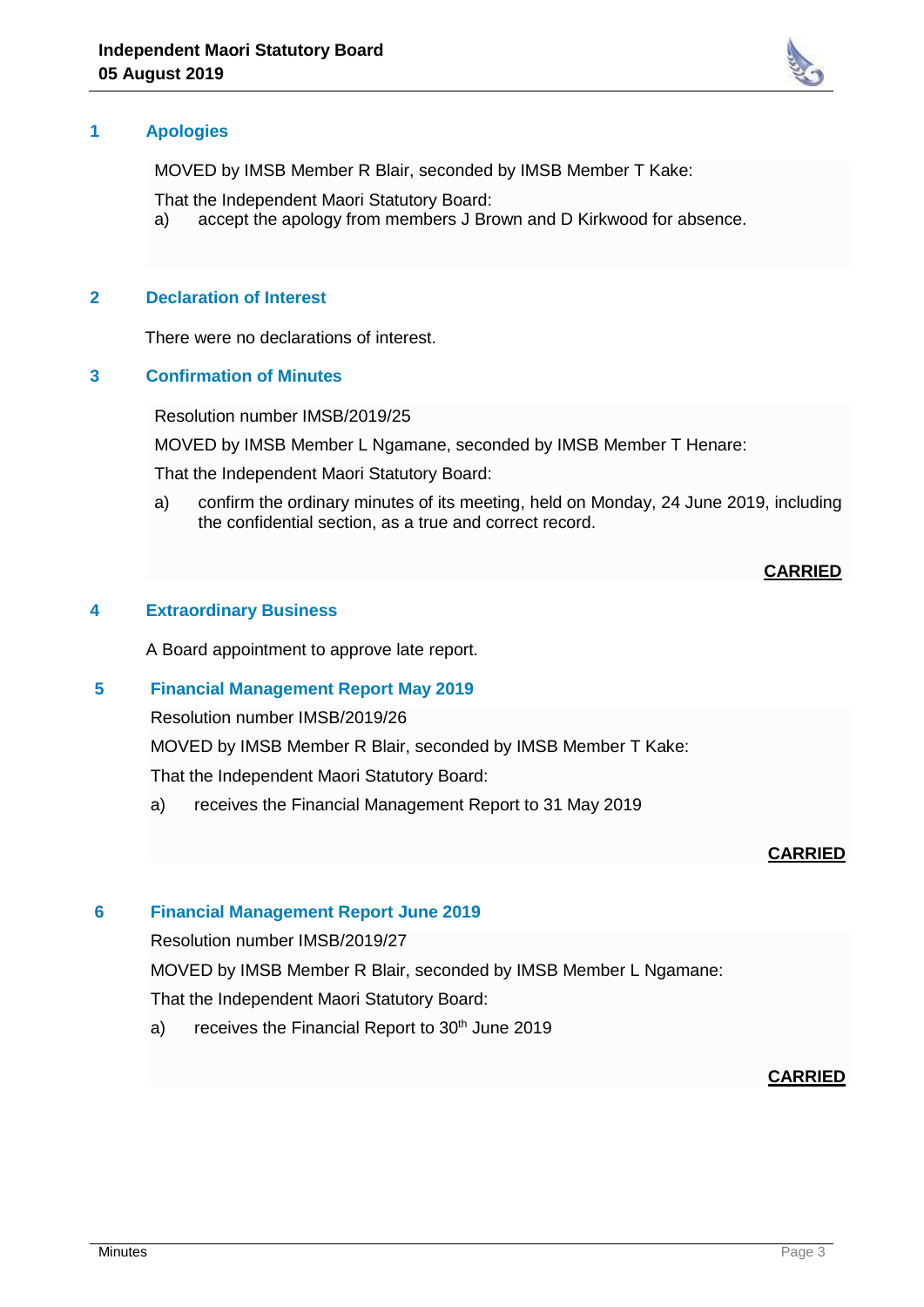

# **7 Update Board Strategic Priorities Report - August 2019**

Resolution number IMSB/2019/28

MOVED by IMSB Member T Hohneck, seconded by IMSB Member R Blair: That the Independent Maori Statutory Board:

a) receive the Board Strategic Work Priorities Report August 2019

## **CARRIED**

# **8 Te Pae Raraunga Knowledge Exchange Steering Group**

Resolution number IMSB/2019/29

MOVED by IMSB Member R Blair, seconded by IMSB Member T Kake:

That the Independent Maori Statutory Board:

a) receive the report on Te Pae Raraunga Knowledge Exchange Steering Group

#### **CARRIED**

## **9 Kāinga Ora-Homes and Communities Bill**

Resolution number IMSB/2019/30

MOVED by IMSB Member T Kake, seconded by IMSB Member T Henare:

That the Independent Maori Statutory Board:

- a) receive the report on the Kāinga Ora-Homes and Communities Bill (Kāinga Ora Bill)
- b) note the attached submission on the Kāinga Ora-Homes and Communities Bill.

## **CARRIED**

#### **10 International Travel Approval**

Resolution number IMSB/2019/31

MOVED by Chairperson D Taipari, seconded by Deputy Chairperson G Wilcox:

That the Independent Maori Statutory Board:

a)receives the report

b)approves international travel for Members Tony Kake, Tau Henare and Principal Adviser, Brennan Rigby to attend the Australian National Housing Conference in Darwin, Australia 27- 30 August 2019 c)notes the costs per person is \$4100.00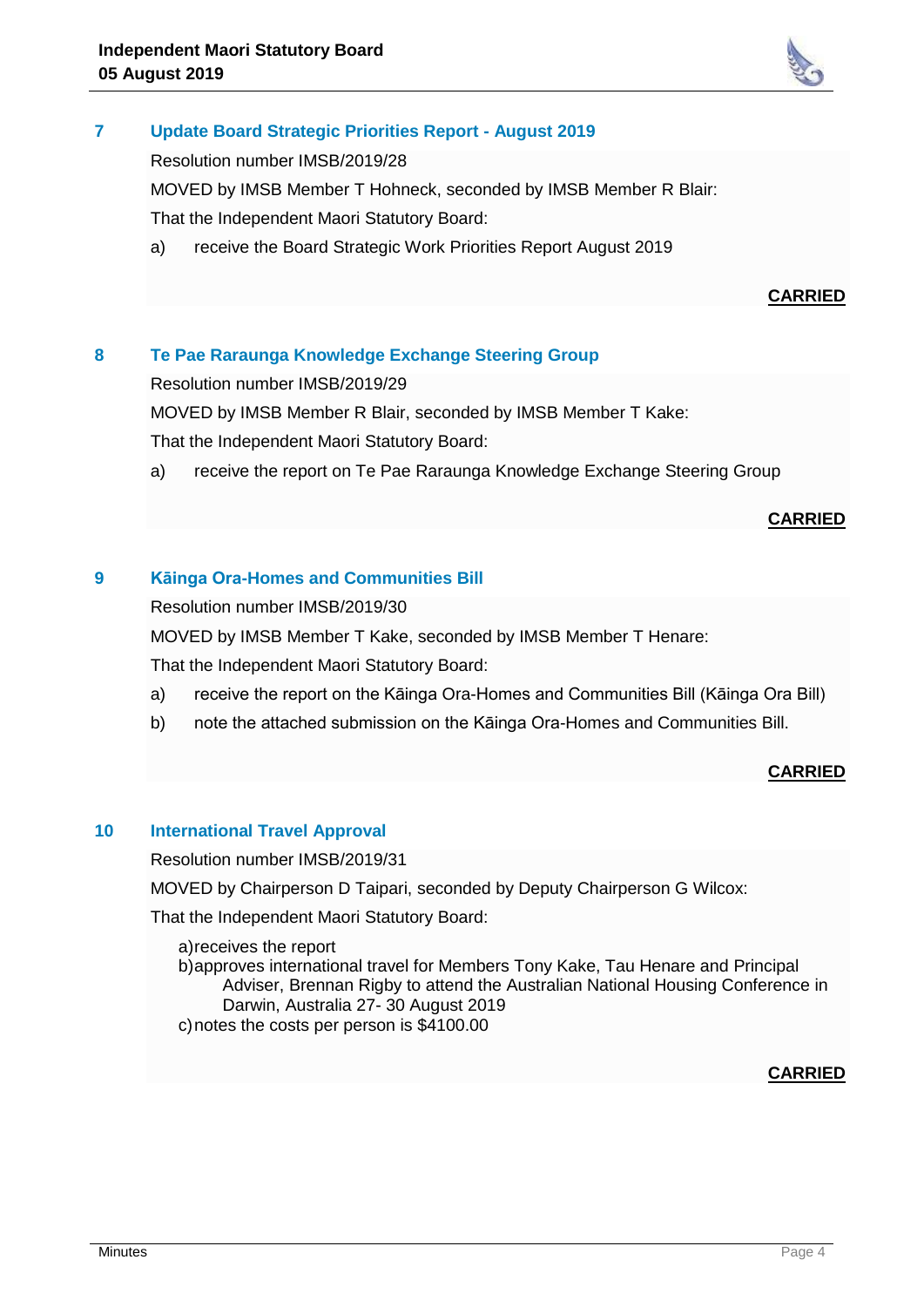

#### **11 Retrospective International Travel Approval**

Resolution number IMSB/2019/32

MOVED by IMSB Member T Hohneck, seconded by IMSB Member L Ngamane:

That the Independent Maori Statutory Board:

- a) receive the report
- b) approve retrospective international travel for the Board Chairman to Tokyo, Japan. A division was called for, voting on which was as follows:

**For** IMSB Member T Henare IMSB Member T Hohneck IMSB Member T Kake IMSB Member L Ngamane Chairperson D Taipari Deputy Chairperson G **Wilcox Against** IMSB Member R Blair **Abstained**

The motion was declared CARRIED by 6 votes to 1.

#### **CARRIED**

# **12 Independent Māori Statutory Board Appointment to City Centre Masterplan Refresh.**

Resolution number IMSB/2019/33

MOVED by IMSB Member T Hohneck, seconded by IMSB Member R Blair:

That the Independent Maori Statutory Board:

a) appoints Member T Henare with Member R Blair as the alternate onto the delegated group for the City Centre Masterplan refresh

#### **CARRIED**

#### **13 Independent Māori Statutory Board Appointment to Review of Food Safety Bylaw 2013, options and proposed future direction.**

Resolution number IMSB/2019/34

MOVED by Chairperson D Taipari, seconded by IMSB Member R Blair:

That the Independent Maori Statutory Board:

a) appoint a Member G WIlcox onto the Review of Food and Safety Bylaw 2013, options and proposed future direction to attend 'Have Your Say' events as appropriate and to deliberate and make Recommendations to the Governing Body on public feedback to the proposal.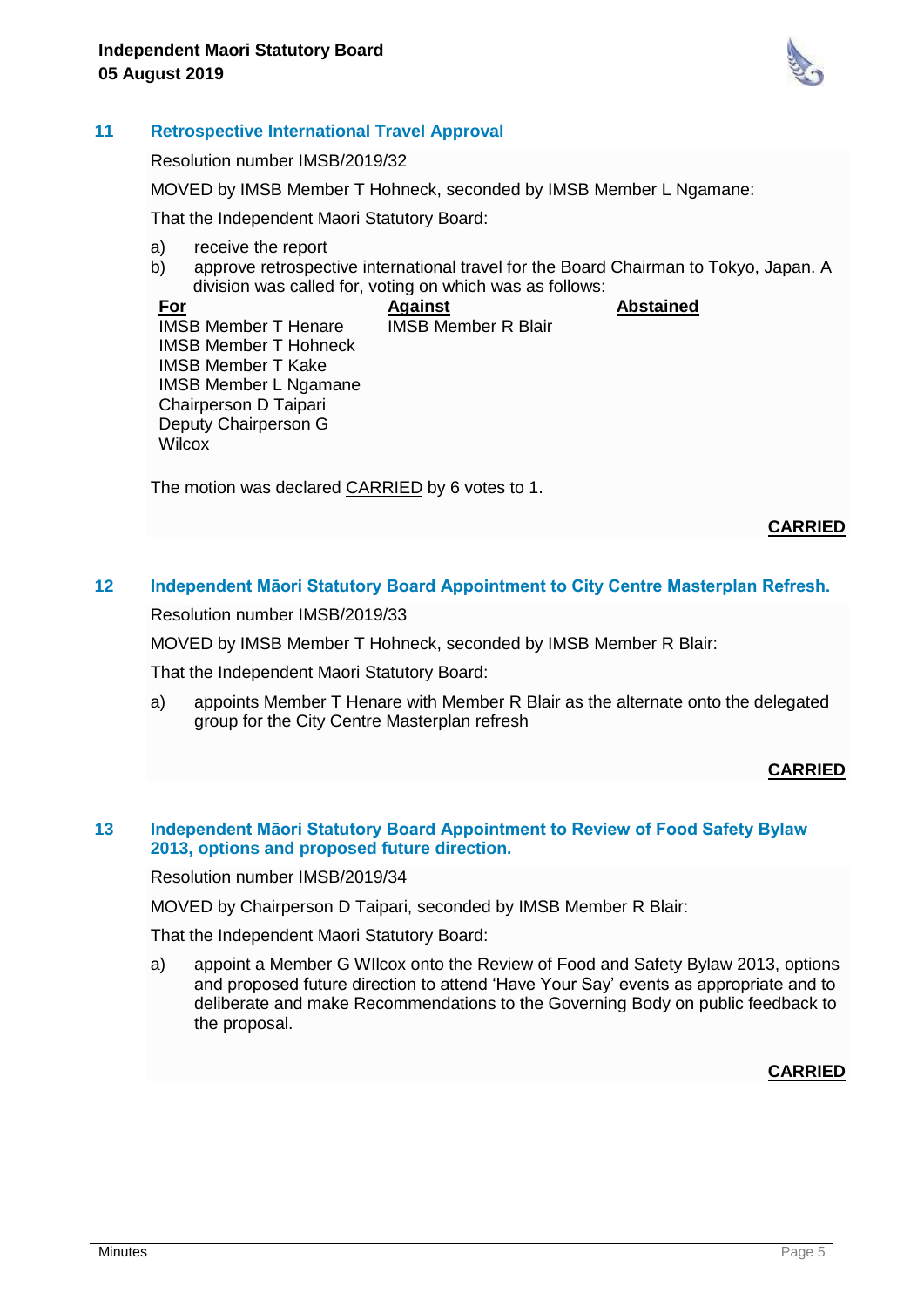

## **14 Approve Public notification of process Open Space Plan Change (2019)**

Chairperson D Taipari Resolution number IMSB/2019/35

MOVED by Chairperson D Taipari, seconded by Deputy Chairperson G Wilcox:

That the Independent Maori Statutory Board:

a) appoint Member L Ngamane approve Public notification of process Open Space Plan Change (2019)

## **CARRIED**

# **14 Procedural motion to exclude the public**

Resolution number IMSB/2019/36

MOVED by Chairperson D Taipari, seconded by IMSB Member T Kake:

That the Independent Maori Statutory Board:

a) exclude the public from the following part(s) of the proceedings of this meeting.

The general subject of each matter to be considered while the public is excluded, the reason for passing this resolution in relation to each matter, and the specific grounds under section 48(1) of the Local Government Official Information and Meetings Act 1987 for the passing of this resolution follows.

This resolution is made in reliance on section 48(1)(a) of the Local Government Official Information and Meetings Act 1987 and the particular interest or interests protected by section 6 or section 7 of that Act which would be prejudiced by the holding of the whole or relevant part of the proceedings of the meeting in public, as follows:

| Reason for passing this resolution<br>in relation to each matter                                                                                                                   | Particular interest(s) protected<br>(where applicable)                                                                                                                                                                                                                                | Ground(s) under section 48(1) for<br>the passing of this resolution                                                                                                                             |
|------------------------------------------------------------------------------------------------------------------------------------------------------------------------------------|---------------------------------------------------------------------------------------------------------------------------------------------------------------------------------------------------------------------------------------------------------------------------------------|-------------------------------------------------------------------------------------------------------------------------------------------------------------------------------------------------|
| The public conduct of the part of<br>the meeting would be likely to result<br>in the disclosure of information for<br>which good reason for withholding<br>exists under section 7. | $s7(2)(f)(ii)$ - The withholding of the<br>information is necessary to<br>maintain the effective conduct of<br>public affairs through the protection<br>of such members, officers,<br>employees and persons from<br>improper pressure or harassment.                                  | s48(1)(a)<br>The public conduct of the part of<br>the meeting would be likely to result<br>in the disclosure of information for<br>which good reason for withholding<br>exists under section 7. |
|                                                                                                                                                                                    | In particular, the report contains<br>$s7(2)(f)(i)$ – The free and frank<br>expression of opinions by or<br>between or to members of officers<br>or employees of any local authority,<br>or any persons to whom section 2<br>(5) of this act applies, in the course<br>of their duty. |                                                                                                                                                                                                 |

#### **C1 Update on the Māori Plan Value Reports and Omnibus Report**

#### **C2 Research by Sapere: Public Transport and Usage and Fares**

| Reason for passing this resolution                                                                                 | Particular interest(s) protected                                                                            | Ground(s) under section 48(1) for |
|--------------------------------------------------------------------------------------------------------------------|-------------------------------------------------------------------------------------------------------------|-----------------------------------|
| in relation to each matter                                                                                         | (where applicable)                                                                                          | the passing of this resolution    |
| The public conduct of the part of<br>the meeting would be likely to result<br>in the disclosure of information for | $s7(2)(f)(ii)$ - The withholding of the<br>information is necessary to<br>maintain the effective conduct of | s48(1)(a)                         |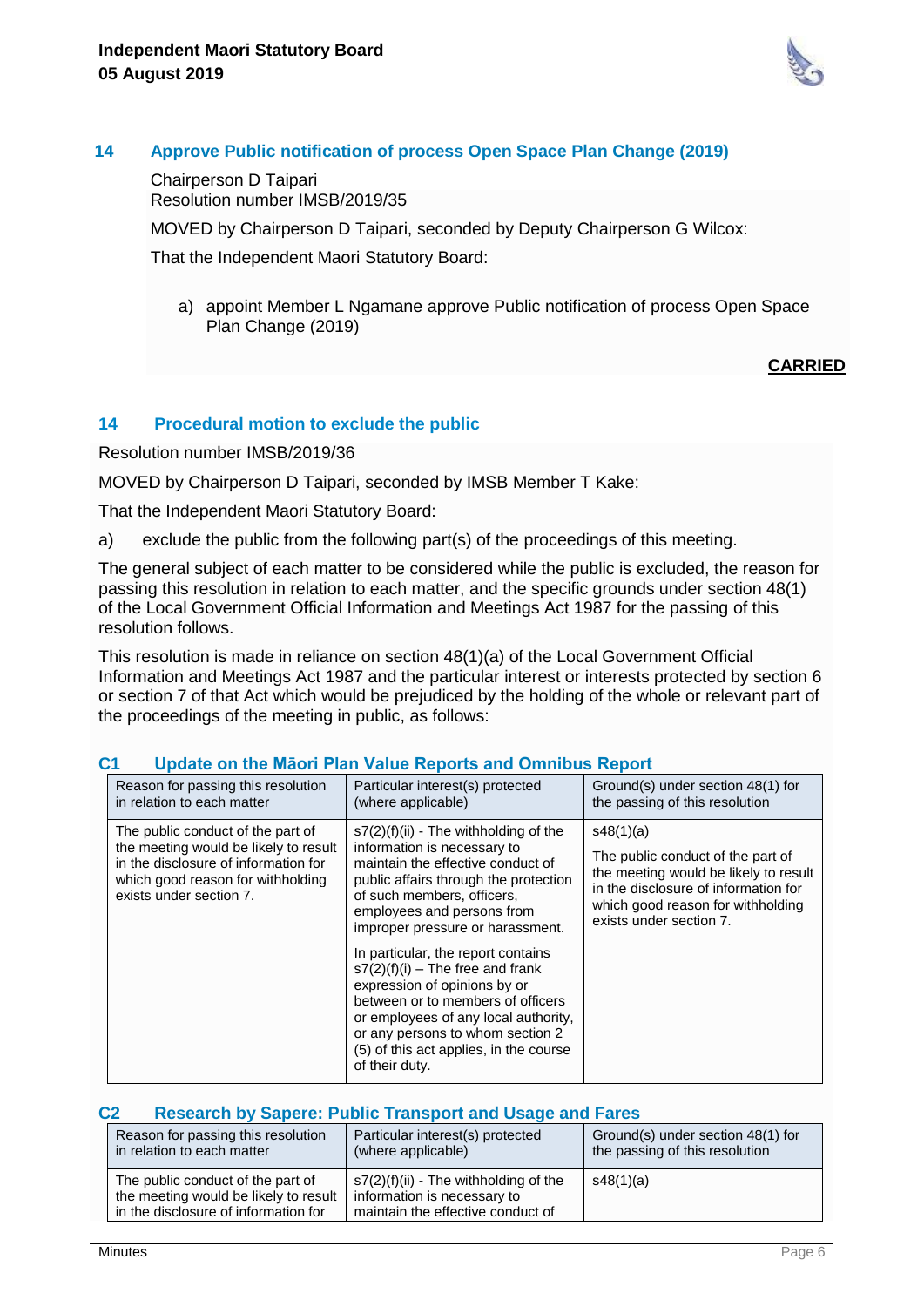

| which good reason for withholding<br>exists under section 7. | public affairs through the protection<br>of such members, officers,<br>employees and persons from<br>improper pressure or harassment.<br>In particular, the report contains<br>$s7(2)(f)(i)$ – The free and frank<br>expression of opinions by or<br>between or to members of officers<br>or employees of any local authority,<br>or any persons to whom section 2<br>(5) of this act applies, in the course<br>of their duty. | The public conduct of the part of<br>the meeting would be likely to result<br>in the disclosure of information for<br>which good reason for withholding<br>exists under section 7. |
|--------------------------------------------------------------|--------------------------------------------------------------------------------------------------------------------------------------------------------------------------------------------------------------------------------------------------------------------------------------------------------------------------------------------------------------------------------------------------------------------------------|------------------------------------------------------------------------------------------------------------------------------------------------------------------------------------|

## **C3 Scoping Report on Freshwater Issues and Opportunities**

| Reason for passing this resolution                                                                                                                                                 | Particular interest(s) protected                                                                                                                                                                                                                                                                                                                                                                                                                                                                                                                                                                                                                             | Ground(s) under section 48(1) for                                                                                                                                                               |
|------------------------------------------------------------------------------------------------------------------------------------------------------------------------------------|--------------------------------------------------------------------------------------------------------------------------------------------------------------------------------------------------------------------------------------------------------------------------------------------------------------------------------------------------------------------------------------------------------------------------------------------------------------------------------------------------------------------------------------------------------------------------------------------------------------------------------------------------------------|-------------------------------------------------------------------------------------------------------------------------------------------------------------------------------------------------|
| in relation to each matter                                                                                                                                                         | (where applicable)                                                                                                                                                                                                                                                                                                                                                                                                                                                                                                                                                                                                                                           | the passing of this resolution                                                                                                                                                                  |
| The public conduct of the part of<br>the meeting would be likely to result<br>in the disclosure of information for<br>which good reason for withholding<br>exists under section 7. | $s7(2)(c)(ii)$ - The withholding of the<br>information is necessary to protect<br>information which is subject to an<br>obligation of confidence or which<br>any person has been or could be<br>compelled to provide under the<br>authority of any enactment, where<br>the making available of the<br>information would be likely to<br>damage the public interest.<br>In particular, the report contains<br>$s7(2)(f)(i)$ – The free and frank<br>expression of opinions by or<br>between or to members of officers<br>or employees of any local authority,<br>or any persons to whom section 2<br>(5) of this act applies, in the course<br>of their duty. | s48(1)(a)<br>The public conduct of the part of<br>the meeting would be likely to result<br>in the disclosure of information for<br>which good reason for withholding<br>exists under section 7. |

## **C4 Independent Maori Statutory Board Appointment to approve the Notification of Proposed Plan Change Volcanic Viewshafts and Height Sensitive Area Overlay**

| Reason for passing this resolution                                                                                                                                                 | Particular interest(s) protected                                                                                                                                                                                                                                                                                                                                                                                                                                                                                                                                                                                                                             | Ground(s) under section 48(1) for                                                                                                                                                               |
|------------------------------------------------------------------------------------------------------------------------------------------------------------------------------------|--------------------------------------------------------------------------------------------------------------------------------------------------------------------------------------------------------------------------------------------------------------------------------------------------------------------------------------------------------------------------------------------------------------------------------------------------------------------------------------------------------------------------------------------------------------------------------------------------------------------------------------------------------------|-------------------------------------------------------------------------------------------------------------------------------------------------------------------------------------------------|
| in relation to each matter                                                                                                                                                         | (where applicable)                                                                                                                                                                                                                                                                                                                                                                                                                                                                                                                                                                                                                                           | the passing of this resolution                                                                                                                                                                  |
| The public conduct of the part of<br>the meeting would be likely to result<br>in the disclosure of information for<br>which good reason for withholding<br>exists under section 7. | $s7(2)(c)(ii)$ - The withholding of the<br>information is necessary to protect<br>information which is subject to an<br>obligation of confidence or which<br>any person has been or could be<br>compelled to provide under the<br>authority of any enactment, where<br>the making available of the<br>information would be likely to<br>damage the public interest.<br>In particular, the report contains<br>$s7(2)(f)(i)$ – The free and frank<br>expression of opinions by or<br>between or to members of officers<br>or employees of any local authority,<br>or any persons to whom section 2<br>(5) of this act applies, in the course<br>of their duty. | s48(1)(a)<br>The public conduct of the part of<br>the meeting would be likely to result<br>in the disclosure of information for<br>which good reason for withholding<br>exists under section 7. |

The text of these resolutions is made available to the public who are present at the meeting and form part of the minutes of the meeting.